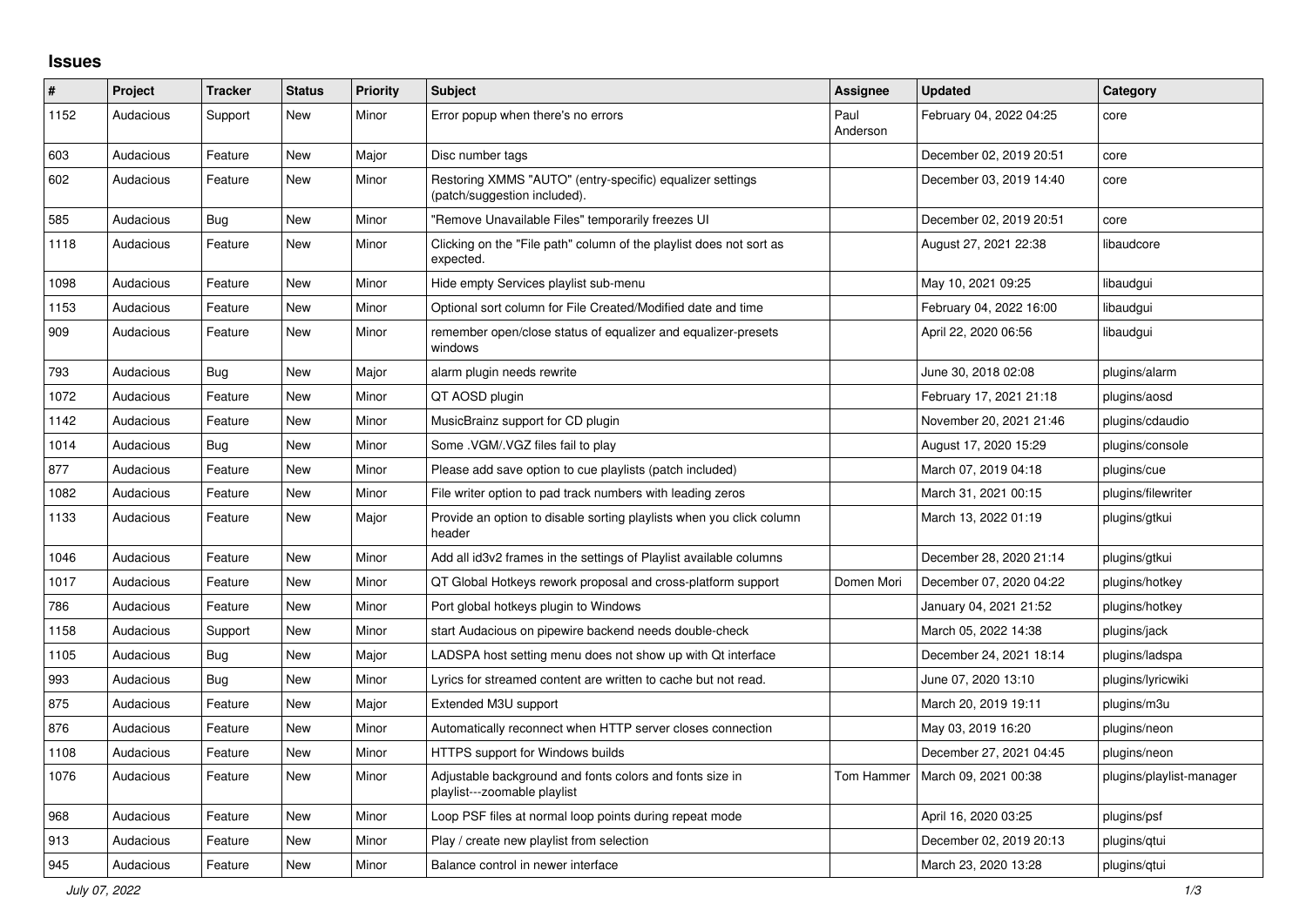| #    | Project   | <b>Tracker</b> | <b>Status</b> | <b>Priority</b> | <b>Subject</b>                                                                                      | <b>Assignee</b> | <b>Updated</b>           | Category            |
|------|-----------|----------------|---------------|-----------------|-----------------------------------------------------------------------------------------------------|-----------------|--------------------------|---------------------|
| 429  | Audacious | Feature        | New           | Minor           | Please enable scrobbling to libre.fm in Scrobbler 2.0                                               |                 | September 02, 2019 10:35 | plugins/scrobbler2  |
| 1106 | Audacious | <b>Bug</b>     | <b>New</b>    | Minor           | Could not communicate with last.fm: Error in the HTTP2 framing layer.                               |                 | June 15, 2021 21:30      | plugins/scrobbler2  |
| 943  | Audacious | Feature        | New           | Minor           | Being able to add several folders to the library, and arrange that<br>Audacious recognizes symlinks |                 | March 23, 2020 15:41     | plugins/search tool |
| 1088 | Audacious | Feature        | <b>New</b>    | Minor           | plugin: status icon: ADD option to select tray mouse Middle Click action                            |                 | April 11, 2021 12:05     | plugins/statusicon  |
| 975  | Audacious | Bug            | New           | Minor           | Segfault/leak on exit with streamtuner enabled                                                      | Ariadne Conill  | May 01, 2020 00:17       | plugins/streamtuner |
| 969  | Audacious | Feature        | New           | Minor           | streamtuner plugin: Please add column-sortability, or at least sort<br>alphabetically by 1st column |                 | June 16, 2020 09:54      | plugins/streamtuner |
| 859  | Audacious | Bug            | New           | Minor           | .wsz skins cannot be used on Windows                                                                |                 | January 01, 2020 02:48   | win32               |
| 1101 | Audacious | Feature        | <b>New</b>    | Major           | Please add media shortcut keys for Windows 10                                                       |                 | December 03, 2021 16:31  | win32               |
| 1091 | Audacious | Feature        | New           | Minor           | Built-in lyrics support                                                                             |                 | April 28, 2021 18:24     |                     |
| 1092 | Audacious | Feature        | New           | Minor           | Reread metadata on play option                                                                      |                 | April 30, 2021 03:35     |                     |
| 1148 | Audacious | Feature        | <b>New</b>    | Minor           | Save the dimensions of the open-file dialogue window                                                |                 | January 18, 2022 14:43   |                     |
| 1151 | Audacious | Feature        | New           | Minor           | Load balance XSPF tracks with multiple location URIs                                                |                 | January 28, 2022 19:10   |                     |
| 1093 | Audacious | Feature        | <b>New</b>    | Minor           | Make the Song Dialog (Qt) window wider by default                                                   |                 | May 17, 2021 15:36       |                     |
| 1095 | Audacious | Feature        | New           | Minor           | Ctrl + $Z$ / R to undo / redo changes to playlist                                                   |                 | May 07, 2021 18:42       |                     |
| 1096 | Audacious | Feature        | New           | Minor           | Calculate and show selection stats in the status bar                                                |                 | May 10, 2021 03:06       |                     |
| 1097 | Audacious | Feature        | New           | Minor           | Replace the volume button with a horizontal scale                                                   |                 | May 17, 2021 00:21       |                     |
| 1099 | Audacious | Feature        | New           | Minor           | Per-track ReplayGain shouldn't be enabled by default                                                |                 | May 09, 2021 13:41       |                     |
| 873  | Audacious | Feature        | New           | Minor           | Optionally make "previous track" restart current track                                              |                 | June 08, 2021 22:55      |                     |
| 1154 | Audacious | Support        | New           | Minor           | Playlist column Headers                                                                             |                 | March 06, 2022 16:06     |                     |
| 1160 | Audacious | Feature        | New           | Minor           | Ogg Opus support for streams                                                                        |                 | March 11, 2022 18:09     |                     |
| 1161 | Audacious | Support        | New           | Major           | Wrong language                                                                                      |                 | March 16, 2022 17:46     |                     |
| 1164 | Audacious | Support        | New           | Minor           | Wheel mouse on tray icon do not change volume / context windows do<br>not appear (with cover)       |                 | March 19, 2022 13:17     |                     |
| 1170 | Audacious | Feature        | New           | Minor           | Playback mode button                                                                                |                 | April 22, 2022 16:01     |                     |
| 500  | Audacious | Feature        | New           | Minor           | fullscreen album art                                                                                |                 | April 08, 2020 19:17     |                     |
| 760  | Audacious | <b>Bug</b>     | New           | Major           | Credits for some pre-Transifex translators are missing                                              |                 | December 13, 2017 14:19  |                     |
| 1058 | Audacious | Feature        | New           | Minor           | Allow changing the language/locale in settings                                                      |                 | January 30, 2021 18:11   |                     |
| 784  | Audacious | Bug            | New           | Minor           | Audio jumps at the start of some tracks when playing CUE+TTA files                                  |                 | April 10, 2018 02:46     |                     |
| 1116 | Audacious | Feature        | New           | Minor           | feature request: miniview mode with QT or GTK interace                                              |                 | February 08, 2022 06:53  |                     |
| 1119 | Audacious | Feature        | New           | Minor           | ADD ability to silence internet radio timeout Error dialog popup                                    |                 | July 31, 2021 18:36      |                     |
| 864  | Audacious | Feature        | New           | Minor           | Drag/drop songs into playlists displayed in the Playlist Manager                                    |                 | October 29, 2019 02:14   |                     |
| 955  | Audacious | Feature        | New           | Minor           | Enqueue option                                                                                      |                 | April 09, 2020 03:54     |                     |